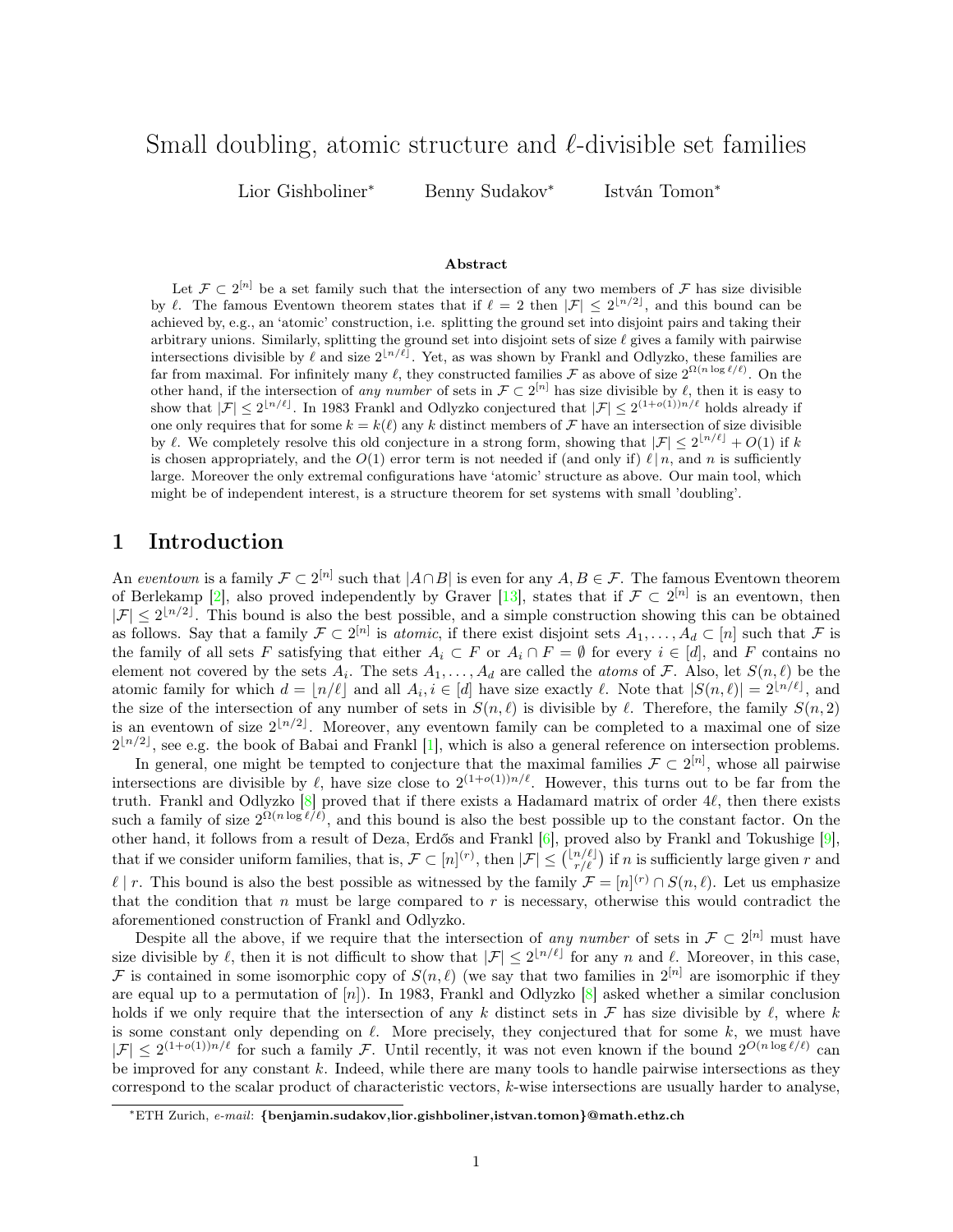see, e.g., [\[12,](#page-10-6) [15,](#page-10-7) [18,](#page-10-8) [19,](#page-10-9) [21\]](#page-10-10) for related results. Also, it was shown in [\[18\]](#page-10-8) that if the conjecture is true, k must depend on  $\ell$ . In particular, if  $\ell$  is a power of 2, there exist families  $\mathcal{F} \subset 2^{[n]}$  such that the intersection of any k sets in F has size divisible by  $\ell$ , and  $|\mathcal{F}| \geq 2^{c_k n \log \ell/\ell}$ , where  $c_k > 0$  is a constant only depending on k. In this paper we resolve the conjecture of Frankl and Odlyzko in the following strong form.

<span id="page-1-0"></span>**Theorem 1.** Let  $\ell$  be a positive integer, then there exists  $k = k(\ell)$  such that for every positive integer n the following holds. Let  $\mathcal{F} \subset 2^{[n]}$  such that the intersection of any k distinct elements of  $\mathcal F$  is divisible by  $\ell$ . Then  $|\mathcal{F}| \leq 2^{\lfloor n/\ell \rfloor} + c$ , where  $c = c(\ell, k)$  is a constant, and  $c = 0$  if  $\ell \mid n$  and n is sufficiently large.

Note that the error term c is needed if  $\ell \nmid n$ . Indeed, in this case  $S(n, \ell)$  is not extremal, one can add a constant number of sets contained in the nonempty set not covered by members of  $S(n, \ell)$  while retaining the property that the intersection of every k distinct sets has size divisible by  $\ell$ .

#### 1.1 Stability

As we mentioned above, maximum size eventowns are not unique. In particular, any eventown can be completed to an eventown of size  $2^{\lfloor n/2 \rfloor}$ . However, as it was proved in [\[18\]](#page-10-8), if we require that the intersection of any three sets is even sized, then  $S(n, 2)$  is the unique family achieving the maximum. Moreover, in this case we have stability, that is, if  $\mathcal{F} \subset 2^{[n]}$  has this property and  $|\mathcal{F}| \ge (1 - \epsilon)2^{\lfloor n/2 \rfloor}$  for some small  $\epsilon$ , then  $\mathcal{F}$ is a subfamily of some isomorphic copy of  $S(n, 2)$ .

In Theorem [1,](#page-1-0) we also have stability. More precisely, if  $\mathcal{F} \subset 2^{[n]}$  such that the intersection of any k distinct elements of F is divisible by  $\ell$ , and  $|\mathcal{F}| > \frac{1}{2} \cdot 2^{\lfloor n/\ell \rfloor}$ , then one can remove a constant number of sets from F to make it a subfamily of some isomorphic copy of  $S(n, \ell)$ . However, somewhat surprisingly, a much more robust form of stability also holds. We show that under the substantially weaker condition  $|\mathcal{F}| > 2^{\alpha n}$ , the family F already highly resembles a subfamily of  $S(n, \ell)$  if k is chosen appropriately with respect to  $\alpha$ and  $\ell$ . The following result showing this seems to be new even for  $\ell = 2$ .

Say that a family  $\mathcal{F} \subset 2^{[n]}$  is k-closed (mod  $\ell$ ) if the intersection of any k (not necessarily distinct) sets in F has size divisible by  $\ell$ . Later, we show that if F has the property that any k distinct sets in F have an intersection of size divisible by  $\ell$ , then  $\mathcal F$  can be made k-closed by removing  $O(n)$  elements. The next statement will be more convenient to state for k-closed families, however, this only makes a small difference by the previous claim. If  $X \subset [n]$  then  $\mathcal{F}|_X = \{F \cap X : F \in \mathcal{F}\}\)$  denotes the projection of  $\mathcal F$  onto  $X$ .

<span id="page-1-1"></span>**Theorem 2.** Let  $\epsilon > 0$ , and let  $\ell$  be a positive integer, then there exist  $k = k(\ell, \epsilon)$  and  $c = c(\ell, \epsilon)$  such that the following holds. Let  $\mathcal{F} \subset 2^{[n]}$  be k-closed (mod  $\ell$ ). Then there exist  $X \subset [n]$  such that  $|\mathcal{F}|_X| \geq 2^{-\epsilon n} |\mathcal{F}|$ , and  $\mathcal{F}|_X$  is a subfamily of an isomorphic copy of  $S(|X|, \ell)$ .

The following construction shows that this theorem is also optimal in a certain sense. Suppose that  $\ell = p$  is a prime and  $2p^{k+1}$  divides n. Partition  $\{1, \ldots, n/2\}$  into sets  $A_1, \ldots, A_q$  of size p, and partition  ${n/2+1,...,n}$  into sets  $B_1,...,B_r$  of size  $p^{k+1}$ . Let F be the family of sets F of the following form.

- For  $i \in [q]$ , either  $A_i \subset F$  or  $A_i \cap F = \emptyset$ .
- For  $j \in [r]$ , identify  $B_j$  with the vector space  $\mathbb{F}_p^{k+1}$ . Then  $F \cap B_j$  is a k-dimensional subspace of  $\mathbb{F}_p^{k+1}$ .

Clearly, we have  $|\mathcal{F}| = 2^q p^{(k+1)r} = 2^{n/2p} p^{n(k+1)/2p^{k+1}}$ . Also, if  $F_1, \ldots, F_k \in \mathcal{F}$ , then  $|F_1 \cap \cdots \cap F_k|$  is divisible by p. Indeed,  $|F_1 \cap \cdots \cap F_k \cap A_i| \in \{0, p\}$ , and  $F_1 \cap \cdots \cap F_k \cap B_j$  is a subspace of  $\mathbb{F}_p^{k+1}$  of dimension at least 1, so its size is also divisible by p. Finally, if  $X \subset [n]$  is such that  $\mathcal{F}|_X$  is a subfamily of some isomorphic copy of  $S(|X|, p)$ , then  $X \subset \{1, ..., n/2\}$  and  $|\mathcal{F}|_X| \leq 2^{n/2p} = 2^{-n(\log_2 p)(k+1)/2p^{k+1}}|\mathcal{F}|$ .

#### 1.2 Tools

The main technical tool we develop to prove Theorem [1](#page-1-0) is a structure theorem for set systems with small 'doubling'. This result is similar in spirit to the famous Freiman-Ruzsa type theorems in additive combinatorics. These theorems give a structure of a subset A of a group such that the sum-set  $A + A$  has size not much larger than A (i.e. A has small doubling). The theorem of Freiman and Ruzsa  $[11, 17]$  $[11, 17]$  $[11, 17]$  states that a subset of the integers with small doubling must be contained in a so-called generalized arithmetic progression of bounded rank (see also  $[20]$ ). This classical result was subsequently generalized to abelian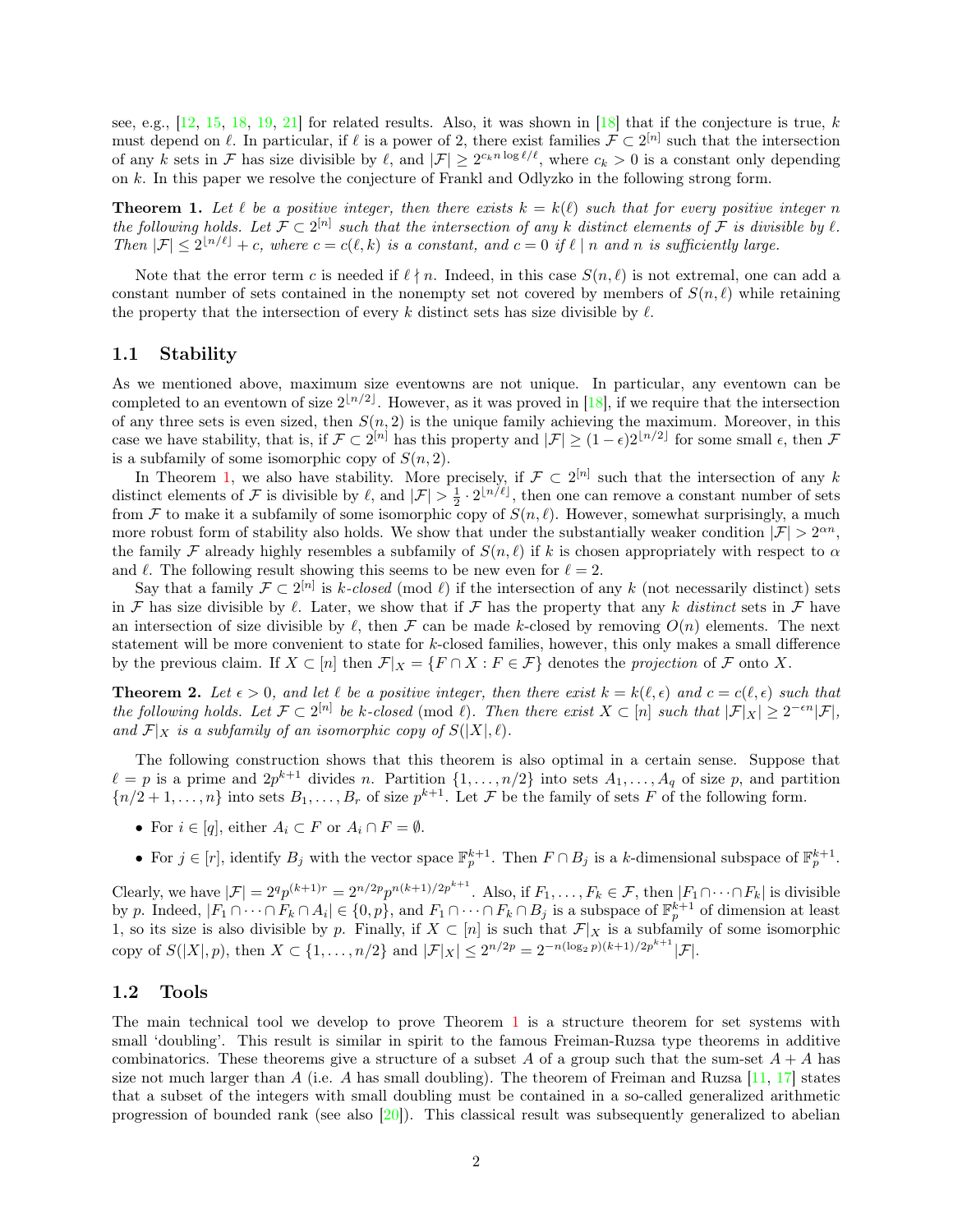groups by Green and Ruzsa [\[14\]](#page-10-14) and to all groups by Breuillard, Green and Tao [\[3\]](#page-10-15) (see also the survey [\[4\]](#page-10-16)). These results show that sets with small doubling must be close in structure to one of few natural examples.

Given a set-family F, our measure for the size of F will be the dimension of the subspace  $\langle F \rangle$  spanned by the characteristic vectors of the sets in F over some field F. Let  $\mathcal{F} \cdot \mathcal{F} = \{A \cap B : A, B \in \mathcal{F}\}\,$  note that, by definition,  $\mathcal{F} \subset \mathcal{F} \cdot \mathcal{F}$ . What can we say about  $\mathcal{F}$  if the dimension of  $\langle \mathcal{F} \cdot \mathcal{F} \rangle$  is not much larger than that of  $\langle \mathcal{F} \rangle$ ? Observe that if S is an atomic set-family, then  $S \cdot S = S$ . Our structure theorem shows that this is essentially the only possible example: any set-family  $\mathcal F$  with small 'doubling' must be close to being atomic. To make this more precise, we need the following definition. Given  $i, j \in [n]$ , say that i and j are twins for F if every  $F \in \mathcal{F}$  either contains both i, j or none of them, and there is at least one  $F \in \mathcal{F}$  such that  $i, j \in F$ . Note that being twins is an equivalence relation (on the set of  $i \in [n]$  which are contained in at least one  $F \in \mathcal{F}$ ). A set of coordinates  $T \subset [n]$  is called a set of twins if any pair of elements in T are twins, or  $|T|=1$ . Also, say that T is a maximal set of twins if it is a complete equivalence class of the twins relation. We can now state our structure theorem.

<span id="page-2-0"></span>**Theorem 3.** Let  $\mathcal{F} \subset \{0,1\}^n$ , let  $\mathbb{F}$  be a field, and suppose that  $\dim(\mathcal{F}) = d$  and  $\dim(\mathcal{F} \cdot \mathcal{F}) = d + h$ . Then [n] can be partitioned into  $d+1$  sets  $A_1, \ldots, A_d, B$  such that  $A_i$  is a maximal set of twins for  $\mathcal F$  for  $i \in [d]$ , and  $\dim \langle \mathcal{F}|_B \rangle \leq 2h$ .

### 2 Small 'doubling' and twins

In this section we establish Theorem [3.](#page-2-0) We will actually prove a more general statement about arbitrary vector spaces. Let us introduce some notation.

As usual,  $\mathbb{Z}_\ell$  denotes the ring of integers modulo  $\ell$ , and if p is a prime, we write  $\mathbb{F}_p$  instead of  $\mathbb{Z}_p$  to emphasize that it is also a field. Fix any commutative ring  $R$  with a unity (in our case,  $R$  will be either a field or  $\mathbb{Z}_\ell$  for some positive integer  $\ell$ ). For a vector  $v \in \mathcal{R}^n$ , we use  $v(i)$  to denote the *i*th coordinate of v. The support of v is  $\{i \in [n] : v(i) \neq 0\}$ . For  $\mathcal{F} \subset \mathcal{R}^n$ , we use  $\langle \mathcal{F} \rangle$  to denote the span (i.e. the set of all linear combinations) of the elements of F. If  $\mathcal{R} = \mathbb{Z}_{\ell}$ , we might write  $\langle \mathcal{F} \rangle_{\ell}$  instead of  $\langle \mathcal{F} \rangle$  if R is not clear from the context. If  $A \subset [n]$  and  $F \in \mathbb{R}^n$ , then  $F|_A \in \mathbb{R}^A$  denotes the restriction of F to the coordinates in A, and if  $\mathcal{F} \subset \mathcal{R}^n$ , then  $\mathcal{F}|_A = \{F|_A : F \in \mathcal{F}\}.$ 

Given vectors  $v, w \in \mathcal{R}^n$ , let  $v \cdot w$  be the vector in  $\mathcal{R}^n$  defined as  $(v \cdot w)(i) = v(i)w(i)$  for  $i \in [n]$ . Note that if v and w are characteristic vectors of sets A and B, then  $v \cdot w$  is the characteristic vector of  $A \cap B$ . For  $V, W \subset \mathbb{R}^n$ , let  $V \cdot W = \{v \cdot w : v \in V, w \in W\}$ . Given  $V \subset \mathbb{R}^n$  and  $i, j \in [n]$ , say that i and j are twins for V if  $v(i) = v(j)$  for all  $v \in V$  and  $v(i) \neq 0$  for at least one  $v \in V$ . Observe that if V is a subspace generated by some family  $\mathcal{F} \subset \{0,1\}^n$ , then this definition of twins exactly coincides with the one given in the previous section.

**Theorem 4.** Let  $\mathbb F$  be a field,  $V \leq \mathbb F^n$ ,  $d = \dim(V)$  and  $\dim(\langle V \cup (V \cdot V) \rangle) = d + h$ . Then  $[n]$  can be partitioned into  $d+1$  sets  $A_1, \ldots, A_d, B$  such that  $A_i$  is a maximal set of twins for V for each  $i \in [d]$ , and  $\dim(V|_B) \leq 2h$ .

*Proof.* For  $i, j \in [n]$ , say that i and j are siblings for V if there exists  $\lambda \in \mathbb{F}, \lambda \neq 0$  such that  $v(i) = \lambda v(j)$ for all  $v \in V$ , and  $v(i) \neq 0$  for at least one  $v \in V$ . Note that if  $\lambda = 1$  then i, j are twins.

Let  $v_1, \ldots, v_d \in V$  be a basis of V, and let M be the  $d \times n$  sized matrix, whose rows are  $v_1, \ldots, v_d$ . It is possible to choose the basis  $v_1, \ldots, v_d$  such that after possibly rearranging the columns of M, the restriction of  $M$  to the first  $d$  columns is a diagonal matrix.

We can assume without loss of generality that  $M$  has no all-zero columns, i.e. that there is no coordinate  $i \in [n]$  such that  $v(i) = 0$  for all  $v \in V$ . Note that the indices  $i \in [d]$  and  $j \in [n] \setminus [d]$  are siblings for V if and only if  $v_i(j) \neq 0$  and the j-th column of M contains exactly one nonzero entry. For  $i \in [d]$ , let  $S_i$  contain all the siblings of i, and let  $B' = [n] \setminus (S_1 \cup \cdots \cup S_d)$ . Note that for every  $j \in B'$ , the j-th column of M contains at least two nonzero entries.

Let  $r = \dim(V|_{B'})$ . Let  $C \subset B'$  such that  $|C| = r$  and  $\dim(V|_{C}) = r$ . Also, let  $w_i = v_i|_C$  for  $i \in [d]$ . For  $c \in C$ , let  $\mathbb{1}_c \in \mathbb{F}^C$  be the characteristic vector of the single element set  $\{c\}$ .

**Claim 5.** For every  $c \in C$  there exists  $\lambda \in \mathbb{F}$ ,  $c' \in C$ ,  $c' \neq c$ , and two vectors of coefficients  $x, y \in \mathbb{F}^d$  such that x, y have disjoint support and  $1_c + \lambda 1_c = (\sum_{i=1}^d x(i)w_i) \cdot (\sum_{i=1}^d y(i)w_i)$ .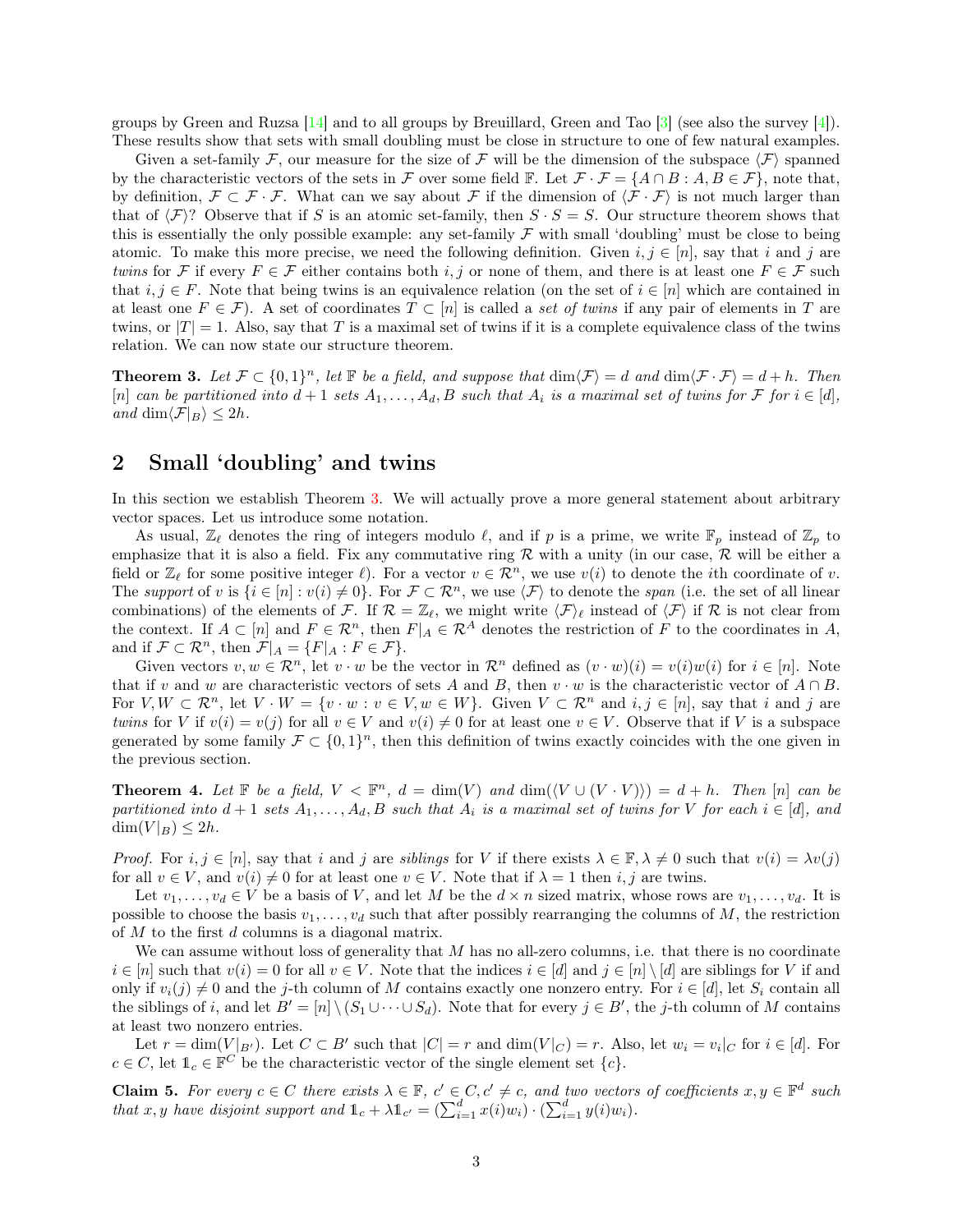Here, as always, · denotes the coordinate-wise product of vectors.

*Proof.* Let  $K \subset [d]$  be the set of indices i such that  $w_i(c) \neq 0$ . Note that  $|K| \geq 2$ . Also, without loss of generality, suppose that  $w_1, \ldots, w_r$  is a basis of  $\mathbb{F}^C$ . For every  $u \in C$ , we can write  $\mathbb{1}_u = \sum_{i=1}^r \lambda_{u,i} w_i$  with suitable  $\lambda_{u,1}, \ldots, \lambda_{u,r} \in \mathbb{F}$ . Consider two cases.

**Case 1.** There exists  $k \in K$  such that  $k \notin [r]$  or  $\lambda_{c,k} = 0$ . Recall that, by definition of  $K, w_k(c) \neq 0$ . In this case, the choices  $\lambda = 0$ ,  $x = (\lambda_{c,1}, \ldots, \lambda_{c,r}, 0, \ldots, 0)$  and y defined as

$$
y(i) = \begin{cases} \frac{1}{w_k(c)} & \text{if } i = k, \\ 0 & \text{otherwise} \end{cases}
$$

suffice. Indeed,  $\sum_{i=1}^{d} x(i)w_i = \mathbb{1}_c$ ,  $\sum_{i=1}^{d} y(i)w_i = \frac{1}{w_k(c)}w_k$ ,  $(\sum_{i=1}^{d} x(i)w_i) \cdot (\sum_{i=1}^{d} y(i)w_i) = \mathbb{1}_c$ , and x and y have disjoint supports by our assumption on  $k$ .

**Case 2.**  $K \subset [r]$  and  $\lambda_{c,k} \neq 0$  for every  $k \in K$ . There exists some  $c' \in C, c' \neq c$  such that not all  $|K|$ coefficients  $\lambda_{c',k}$  for  $k \in K$  vanish. This is true as  $(\mathbb{1}_u)_{u \in C}$  is also a basis of  $\mathbb{F}^C$  and  $|K| \geq 2$ . Therefore, if we had  $\lambda_{c',k} = 0$  for all  $k \in K$  and  $c' \in C \setminus \{c\}$ , then the  $r - |K| \leq r - 2$  vectors  $w_j, j \in [r] \setminus K$ would span the r – 1 independent vectors  $\mathbb{1}_{c'}$ ,  $c' \in C \setminus \{c\}$ . Choose such a c' and let  $k \in K$  such that  $\lambda_{c',k} \neq 0$ . Let  $\alpha = -\lambda_{c,k}/\lambda_{c',k}$ ,  $x = (\lambda_{c,1} + \alpha\lambda_{c',1}, \ldots, \lambda_{c,r} + \alpha\lambda_{c',r}, 0, \ldots, 0)$ , and define y as

$$
y(i) = \begin{cases} \frac{1}{w_k(c)} & \text{if } i = k, \\ 0 & \text{otherwise} \end{cases}
$$

.

Then  $\sum_{i=1}^d x(i)w_i = \mathbb{1}_c + \alpha \mathbb{1}_{c'}, \sum_{i=1}^d y(i)w_i = \frac{1}{w_k(c)}w_k, (\sum_{i=1}^d x(i)w_i) \cdot (\sum_{i=1}^d y(i)w_i) = \mathbb{1}_c + \frac{\alpha w_k(c')}{w_k(c)}$  $\frac{w_k(c')}{w_k(c)}1\!\!1_{c'},$ and x and y have disjoint supports because  $x(k) = 0$  by our choice of  $\alpha$ .

 $\Box$ 

For  $c \in C$ , let  $x_c, y_c \in \mathbb{F}^d$  be the vectors of coordinates x and y given by the previous claim. Also, let  $z_c = \left(\sum_{i=1}^d x_c(i)v_i\right) \cdot \left(\sum_{i=1}^d y_c(i)v_i\right)$ , then  $z_c \in V \cdot V$ . Note that  $z_c|_{[n] \setminus B'} = 0$ , because  $x_c$  and  $y_c$  have disjoint supports, and every column in  $M|_{[n]\setminus B'}$  has only one non-zero entry. Also,  $z_c|_C = \mathbb{1}_c + \lambda \mathbb{1}_{c'}$  for some  $c' \in C, c \neq c'$  and  $\lambda \in \mathbb{F}$ . Let W be the vector-space generated by the vectors  $(z_c)_{c \in C}$ .

$$
Claim 6. dim(W) \ge r/2.
$$

*Proof.* Suppose this does not hold, and without loss of generality, let  $D \subset C$  such that  $\{z_c\}_{c \in D}$  is a basis of W, and  $|D| < r/2$ . As  $z_c|_C$  vanishes in all but at most two coordinates, there exists  $u \in C$  such that  $z_c$ vanishes on u for every  $c \in D$ . But then  $z_u$  is not contained in W, contradiction.  $\Box$ 

Let I be the set of indices  $i \in [d]$  such that the entries in  $v_i|_{S_i}$  are not all equal, that is,  $S_i$  is not a set of twins. For  $i \in [d]$ , let  $A_i$  be a maximal set of twins in  $S_i$ , then  $S_i \neq A_i$  if and only if  $i \in I$ . If  $i \in I$ , and  $v_i$ is the constant s vector on  $A_i$ , then define  $v'_i = sv_i - v_i \cdot v_i \in \langle V \cup (V \cdot V) \rangle$ . Then  $v'_i$  vanishes on  $A_i$  and on  $S_j$  for every  $j \in [d] \setminus \{i\}$ , and  $v'_i$  does not vanish on  $S_i \setminus A_i$ . Therefore, the  $d + |I|$  vectors  $v_1, \ldots, v_d, \{v'_i\}_{i \in I}$ are linearly independent and do not vanish on  $[n] \setminus B'$ . Set  $V' = \langle \{v_i : i \in [d]\} \cup \{v'_i : i \in I\} \rangle$ , then  $\dim(V') = d + |I|$ . Also, we have  $W \cap V' = \{0\}$ , as  $z_c|_{[n] \setminus B'} = 0$  for every  $c \in C$ , but every vector in V' other than 0 does not completely vanish on  $[n] \setminus B'$ . But then as  $V' + W < \langle V \cup (V \cdot V) \rangle$ , we have

$$
\dim(\langle V \cup (V \cdot V) \rangle) \ge \dim(V' + W) = \dim(V') + \dim(W) \ge d + |I| + r/2.
$$

Therefore,  $|I| + r/2 \leq h$ . Let  $B = B' \cup \bigcup_{i \in I} (S_i \setminus A_i)$ , then  $\dim(V|_B) \leq r + |I| \leq 2h$ , so the sets  $A_1, \ldots, A_d, B$ satisfy the desired properties.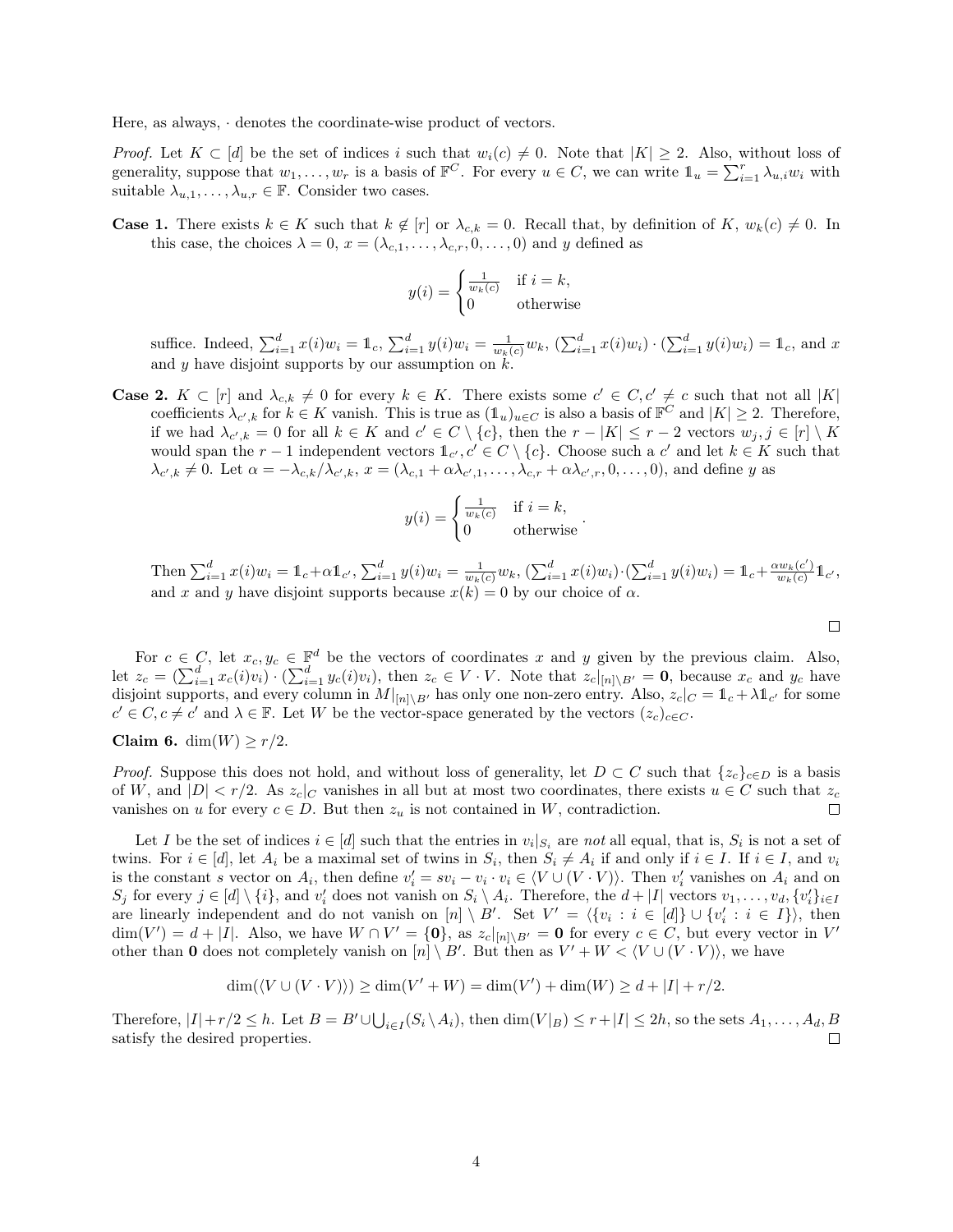#### 3 k-closed families are atomic

In this section, we prove a theorem which implies Theorem [1](#page-1-0) after a small amount of work. Before stating it, we need some additional notation. Say that  $\mathcal F$  is non-reducible if  $\mathcal F$  does not vanish on any of the coordinates (namely, if there is no i such that  $v(i) = 0$  for all  $v \in \mathcal{F}$ ). Recall that  $\mathcal{F} \cdot \mathcal{F}$  is the set of all  $v \cdot w$ ,  $v, w \in \mathcal{F}$ , where  $v \cdot w$  is the coordinate-wise product. We also put  $v^k = v \cdot ... \cdot v$  and  $\mathcal{F}^k = \mathcal{F} \cdot ... \cdot \mathcal{F}$ , where the products contain k terms. Finally, let  $||v|| = \sum_{i=1}^{n} v(i)$ .

We say that a set  $\mathcal{F} \subset \mathbb{Z}_{\ell}^n$  is k-closed if  $||v|| = 0$  for every  $1 \leq i \leq k$  and  $v \in \mathcal{F}^i$ . Note that if  $\mathcal{F} \subset \{0,1\}^n$ , then this is the same as saying that the intersection of any k not necessarily distinct sets from  $\mathcal F$  is divisible by  $\ell$ . We will use the following simple, but important observation repeatedly.

Claim 7. If  $\mathcal{F} \subset \mathbb{Z}_{\ell}^n$  is k-closed, then  $\langle \mathcal{F} \rangle$  is also k-closed. Also, if  $\mathcal{F}, \mathcal{F}' \subset \mathbb{Z}_{\ell}^n$ , then  $\langle \mathcal{F} \cdot \mathcal{F}' \rangle = \langle \mathcal{F} \rangle \cdot \langle \mathcal{F}' \rangle$ .

For what follows, let us record some simple but important properties of twins.

Claim 8. Let  $\mathcal{F} \subset \{0,1\}^n$ .

- 1. If F is non-reducible, then the maximal sets of twins for F form a partition of  $[n]$ .
- 2. For every  $k \geq 1$ , the family  $\bigcup_{i=1}^k \mathcal{F}^i$  has the same sets of twins as  $\mathcal{F}$ .

Recall that  $S(n,\ell) \subset 2^{[n]}$  is the atomic set-family with  $\lfloor n/\ell \rfloor$  atoms of size  $\ell$  each. The main result of this section is the following variant of Theorem [1.](#page-1-0) We show that if  $\mathcal{F} \subset 2^{[n]}$  is such that the intersection of any k not necessarily distinct elements of F has size divisible by  $\ell$ , then  $|\mathcal{F}| \leq 2^{\lfloor n/\ell \rfloor}$ , given k is sufficiently large with respect to  $\ell$ . We also show that if F is close to being extremal, then F must be a subfamily of (an isomorphic copy of)  $S(n, \ell)$ .

<span id="page-4-3"></span>**Theorem 9.** Let  $\ell$  be a positive integer, then there exists k such that the following holds. Let  $\mathcal{F} \subset \{0,1\}^n$ such that F is k-closed over  $\mathbb{Z}_{\ell}$ . Then  $|\mathcal{F}| \leq 2^{\lfloor n/\ell \rfloor}$ . Also, if  $|\mathcal{F}| > 2^{\lfloor n/\ell \rfloor - 1}$ , then  $[n]$  can be partitioned into sets  $A_1, \ldots, A_d, A'$  such that  $A_i$  is a maximal set of twins for F for  $i \in [d]$ ,  $|A_i| = \ell$ ,  $|A'| \leq \ell - 1$ , and F vanishes on  $A'$ .

The Eventown theorem mentioned in the introduction can be easily extended to vector spaces, where we replace intersections with scalar products. We will make use of the following simple extension of this in which we consider certain bilinear forms instead of scalar product.

<span id="page-4-0"></span>**Lemma 10.** Let  $\mathbb{F}$  be a field, let  $b_1, \ldots, b_n \in \mathbb{F}$ , let z be the number of zeros among  $b_1, \ldots, b_n$ , and let  $b: \mathbb{F}^n \times \mathbb{F}^n \to \mathbb{F}$  be the bilinear form defined as  $b(v, w) = \sum_{i=1}^n b_i v(i) w(i)$ . Let  $V \lt \mathbb{F}^n$  such that  $b(v, w) = 0$ for every  $v, w \in V$ . Then  $\dim(V) \leq \frac{1}{2}(n+z)$ .

*Proof.* Let M be the  $n \times n$  diagonal matrix with diagonal entries  $b_1, \ldots, b_n$ , and let  $W = \{Mv : v \in V\} < \mathbb{F}^n$ . Then dim(ker  $M = z$ , so dim(W)  $\geq$  dim(V)  $-z$ . By definition, V and W are orthogonal spaces (with respect to the standard inner product). Therefore,  $\dim(V) + \dim(W) \le n$ , which implies  $\dim(V) \le \frac{1}{2}(n+z)$ .  $\Box$ 

In what comes, we show that if  $\ell = p^{\alpha}$  is a prime power, and  $\mathcal{F} \subset \{0, 1\}^n$  is k-closed over  $\mathbb{Z}_{\ell}$  for some large constant k, then most sets of maximal twins for  $\mathcal F$  must have size divisible by  $\ell$ , provided that the dimension of  $\langle \mathcal{F} \rangle_p$  is large. We start with the case when  $\ell$  is a prime.

<span id="page-4-1"></span>**Lemma 11.** Let  $V \subset \mathbb{F}_p^n$ , let  $A_1, \ldots, A_d$  be a partition of  $[n]$  into twins for V, and suppose that V is 2-closed. If  $\dim(V) = d - h$ , then at least  $d - 2h$  of the numbers  $|A_1|, \ldots, |A_d|$  are divisible by p.

*Proof.* For  $i \in [d]$ , let  $b_i = |A_i|$  and let b be the bilinear form defined as in Lemma [10.](#page-4-0) Let  $\phi: V \to \mathbb{F}_p^d$ be the linear map defined as  $\phi(v)(i) = s$  if  $v|_{A_i}$  is the constant s vector. Then  $\phi$  is an injection, so  $\dim(\phi(V)) = \dim(V) = d - h$ . Also, for every  $u, v \in V$ , we have  $||u \cdot v|| = b(\phi(u), \phi(v))$ , so we have  $b(x, y) = 0$  for every  $x, y \in \phi(V)$ . But then by Lemma [10,](#page-4-0) if z is the number of zeros among  $b_1, \ldots, b_d$ , then  $\dim(\phi(V)) \leq \frac{1}{2}(d+z)$ , which gives  $z \geq d-2h$ .  $\Box$ 

<span id="page-4-2"></span>**Lemma 12.** Let p be a prime and  $\alpha \in \mathbb{Z}^+$ . Let  $\mathcal{F} \subset \{0,1\}^n$  be  $2(p+\alpha)$ -closed over  $\mathbb{Z}_{p^{\alpha}}$ , let  $\dim(\langle \mathcal{F} \rangle_p) = d$ , and let  $A_1, \ldots, A_d, B$  be a partition of  $[n]$  such that  $A_i$  is a set of twins, and  $\dim(\mathcal{F}|_B)_p \leq h$ . Then at least  $d-2\alpha h$  of the numbers  $|A_1|, \ldots, |A_d|$  are divisible by  $p^{\alpha}$ .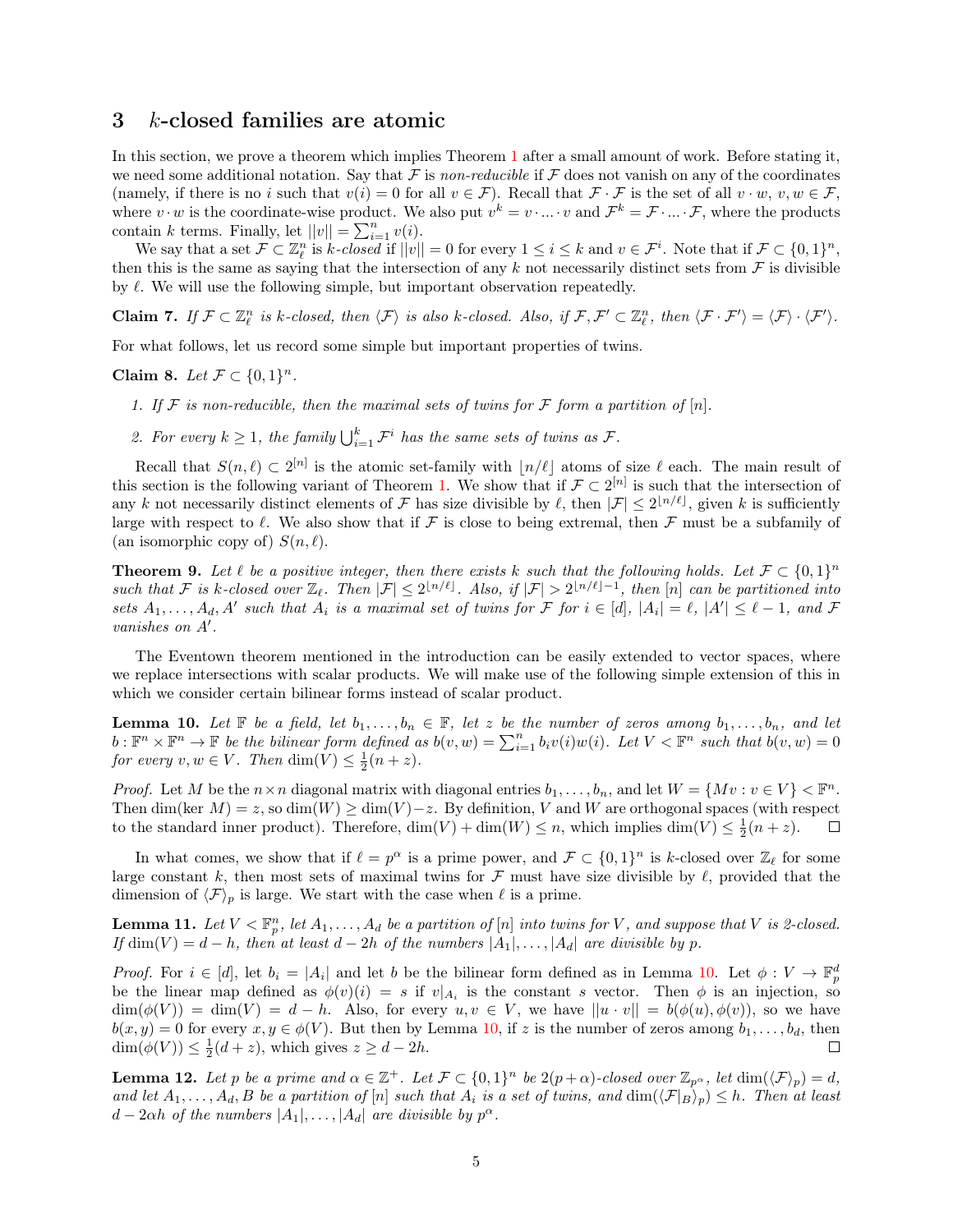*Proof.* Let  $V = \langle \mathcal{F} \rangle_p$ . We prove this by induction on  $\alpha$ . The case  $\alpha = 1$  follows from Lemma [11.](#page-4-1) Suppose that  $\alpha > 1$ . Then, by our induction hypothesis, at least  $k = d - (2\alpha - 2)h$  of the sets  $A_1, \ldots, A_d$  have size divisible by  $p^{\alpha-1}$ , without loss of generality, let these sets be  $A_1, \ldots, A_k$ . Also, let  $B' = A_{k+1} \cup \cdots \cup A_d \cup B$ . Note that

$$
\dim(V|_{B'}) \le \dim(V|_B) + (d - k) \le h + d - k.
$$

Therefore, V contains a subspace W such that  $\dim(W) \ge d - \dim(V|_{B'}) \ge k - h$  and W vanishes on B'.

Note that for every  $w \in W$  there exists some  $w' \in \langle \mathcal{F} \rangle_{p^{\alpha}}$  such that  $w' \equiv w \pmod{p}$ . Let  $\beta$  be the smallest number such that  $\beta > \alpha$  and  $\beta = 1 \pmod{p-1}$ , then  $\beta < \alpha + p$ . As F is 2 $\beta$ -closed, for every  $u, v \in W$  we have that  $||(u')^{\beta} \cdot (v')^{\beta}||$  is divisible by  $p^{\alpha}$ . However, note that  $(w')^{\beta} \equiv w \pmod{p}$ , and if  $w(i) = 0$  (over  $\mathbb{F}_p$ ) for some  $i \in [n]$ , then  $p^{\alpha} \mid (w')^{\beta}(i)$ .

For  $i \in [k]$ , let  $A'_i$  be a set of size  $|A_i|/p^{\alpha-1}$ , and let  $A' = \bigcup_{i=1}^k A'_i$ . Define the linear map  $\phi: W \to \mathbb{F}_p^{A'}$ as follows. If  $w \in W$ ,  $i \in [k]$ , and  $w|_{A_i}$  is the constant s vector, then  $\phi(w)|_{A_i'}$  is the constant s vector. Then  $\phi$  is an injection, so  $\dim(W) = \dim(\phi(W))$ . Also, for every  $u, v \in W$ , we have

$$
||(u')^{\beta} \cdot (v')^{\beta}|| \equiv p^{\alpha - 1}||\phi(u) \cdot \phi(v)|| \pmod{p^{\alpha}}.
$$

Therefore, we must have  $||x \cdot y|| = 0$  for every  $x, y \in \phi(W)$ . Let z be the number of sets among  $A'_1, \ldots, A'_k$ , whose size is divisible by  $p$ . We can apply Lemma [11](#page-4-1) to conclude that

$$
z \ge k - 2(k - \dim(\phi(W))) \ge k - 2h \ge d - 2\alpha h.
$$

As z is also the number of sets among  $A_1, \ldots, A_k$  whose size is divisible by  $p^{\alpha}$ , this finishes the proof.  $\Box$ 

<span id="page-5-1"></span>**Lemma 13.** Let p be a prime, and  $\alpha, t \in \mathbb{Z}^+$ . Let  $\mathcal{F} \subset \{0,1\}^n$  such that F is non-reducible and  $2^{t+1}(p+\alpha)$ -closed over  $\mathbb{Z}_{p^{\alpha}}$ . Let  $A_1,\ldots,A_d$  be the unique partition of [n] into maximal sets of twins, and let

$$
B = \bigcup_{\substack{i \in [d] \\ |A_i| \neq 0 \pmod{p^{\alpha}}} A_i.
$$

Then dim $(\langle \mathcal{F} |_{B} \rangle_p) \leq \frac{6n\alpha}{t}$ .

*Proof.* Let  $\mathcal{F}_0 = \mathcal{F}$ , and for  $i = 1, 2, \ldots, t$ , let  $\mathcal{F}_i = \mathcal{F}_{i-1} \cdot \mathcal{F}_{i-1}$ . Note that  $\mathcal{F}_{i-1} \subset \mathcal{F}_i$  and  $\mathcal{F}_i$  is  $2^{t+1-i}(p+i)$  $\alpha$ )-closed over  $\mathbb{Z}_{p^{\alpha}}$ , and  $A_1, \ldots, A_d$  is also the unique partition of  $[n]$  into maximal sets of twins for  $\mathcal{F}_i$ . As  $\dim(\langle \mathcal{F}_r \rangle_p)$  is monotone increasing, there exists  $0 \leq r < t$  such that

$$
\dim(\langle \mathcal{F}_{r+1} \rangle_p) \leq \dim(\langle \mathcal{F}_r \rangle_p) + \frac{n}{t}.
$$

Let  $d' = \dim(\langle \mathcal{F}_r \rangle_p)$ . Applying Theorem [3,](#page-2-0) we get that  $[n]$  can be partitioned into  $d' + 1$  sets  $A_1, \ldots, A_{d'}$ , C such that  $A_i$  is a maximal set of twins for  $\mathcal{F}_r$ , and  $\dim(\langle \mathcal{F}_r |_{C} \rangle_p) \leq \frac{2n}{t}$ . But then as  $\mathcal{F}_r$  is  $2(p+\alpha)$ -closed, we can apply Lemma [12](#page-4-2) to conclude that at least  $q = d' - \frac{4n\alpha}{t}$  of the numbers  $|A_1|, \ldots, |A_{d'}|$  are divisible by  $p^{\alpha}$ . Without loss of generality, let  $A_1, \ldots, A_q$  be the sets of twins whose sizes are divisible by  $p^{\alpha}$ . Let  $D = C \cup A_{q+1} \cup \cdots \cup A_{d'}$ . Then  $B \subset D$ , and noting that  $\dim(\langle \mathcal{F}_r |_{D \setminus C} \rangle_p) \leq d' - q$ , and  $\mathcal{F} \subset \mathcal{F}_r$ , we get the chain of inequalities

$$
\dim(\langle \mathcal{F}|_B \rangle_p) \le \dim(\langle \mathcal{F}_r|_D \rangle_p) \le (d'-q) + \dim(\langle \mathcal{F}_r|_C \rangle_p) \le \frac{4n\alpha + 2n}{t} \le \frac{6n\alpha}{t}.
$$

This finishes the proof.

The final ingredient we need for the proof of Theorem [9](#page-4-3) is the following well known result, see e.g. the work of Odlyzko [\[16\]](#page-10-17).

<span id="page-5-0"></span>**Lemma 14.** Let p be a prime and  $V < \mathbb{F}_p^n$ . Then  $|V \cap \{0,1\}^n| \leq 2^{\dim(V)}$ .

*Proof of Theorem [9.](#page-4-3)* Write  $\ell = p_1^{\alpha_1} \dots p_s^{\alpha_s}$ , where  $p_1, \dots, p_s$  are distinct primes. We show that  $k =$  $2^{t+1}$  max<sub>r∈[s]</sub>( $p_r + \alpha_r$ ) suffices, where  $t = 12\ell \sum_{r=1}^s \alpha_r$ . More precisely, we show the following two statements. Let  $\mathcal{F} \subset \{0,1\}^n$  such that  $\mathcal F$  is k-closed over  $\mathbb{Z}_\ell$ .

 $\Box$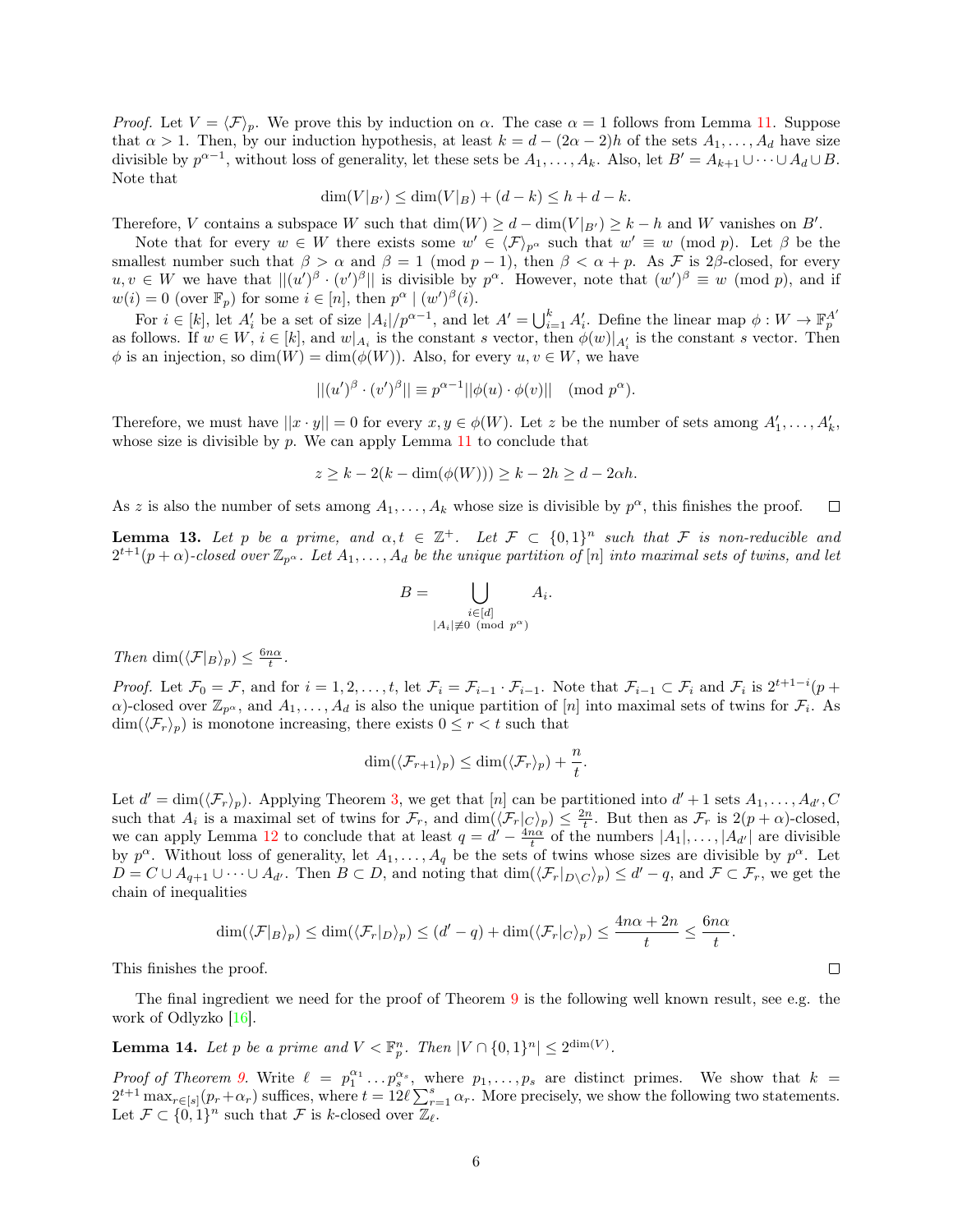- (1) Then  $|\mathcal{F}| \leq 2^{\lfloor n/\ell \rfloor}$ .
- (2) If  $|\mathcal{F}| > 2^{\lfloor n/\ell \rfloor 1}$ , then  $[n]$  can be partitioned into sets  $A_1, \ldots, A_{\lfloor n/\ell \rfloor}, A'$  such that  $A_i$  is a maximal set of twins for  $i \in [\lfloor n/\ell \rfloor], |A_i| = \ell, |A'| \leq \ell - 1$ , and  $\mathcal F$  vanishes on  $A^{\prime}$ .

We proceed by induction on n. If  $n \leq 6s\ell$ , the statements are easy to show. Indeed, let  $A_1, \ldots, A_d, A'$ be a partition of  $[n]$  such that  $A_i$  is a maximal set of twins for F for  $i \in [d]$ , and F vanishes on A'. Then  $|\mathcal{F}| \leq 2^d$ . As  $k \geq n$ , the characteristic vector of  $A_i$  is contained in  $(\langle \mathcal{F} \rangle_{\ell})^k$ . Indeed, take  $v \in \mathcal{F}$  such that  $v|_{A_i}$  is the all 1 vector 1, and let J be the set of  $j \in [d] \setminus \{i\}$  such that  $v|_{A_j}$  is 1. For each  $j \in J$ , since  $A_i, A_j$  are maximal sets of twins, there is  $u_j \in \mathcal{F}$  such that either  $u_j|_{A_i} = 1$  and  $u_j|_{A_j} = 0$ , or the other way around. Let  $J_1$  be the set of j of the first type, and  $J_2$  the set of j of the second type. Then the product of  $u_j$  over  $j \in J_1$  and  $(v - u_j)$  over  $j \in J_2$  is the characteristic vector of  $A_i$ , as required. Now, since F is k-closed,  $\ell$  divides  $|A_i|$  for  $i \in [d]$ . But then  $d \leq \lfloor n/\ell \rfloor$ , and we are done with (1). Also, if  $|\mathcal{F}| > 2^{\lfloor n/\ell \rfloor - 1}$ , we must have  $d = \lfloor n/\ell \rfloor$ , which is only possible if all the sets  $A_1, \ldots, A_d$  have size  $\ell$ . Therefore, (2) also holds.

Let  $n > 6s\ell$ . First, suppose that there exists  $A \subset [n]$  such that  $\ell$  divides  $|A|$  and A is a set of twins for F. Then the family  $\mathcal{F}' = \mathcal{F}|_{[n]\setminus A}$  is also k-closed over  $\mathbb{Z}_{\ell}$  and  $|\mathcal{F}'| \geq \frac{1}{2}|\mathcal{F}|$ . By our induction hypothesis, we have  $|\mathcal{F}'| \leq 2^{\lfloor (n-\ell)/\ell \rfloor}$ , so we get  $|\mathcal{F}| \leq 2^{\lfloor n/\ell \rfloor}$ , and (1) indeed holds. If  $|\mathcal{F}| > 2^{\lfloor n/\ell \rfloor - 1}$ , then  $|\mathcal{F}'| > 2^{\lfloor (n-\ell)/\ell \rfloor - 1}$ , so by our induction hypothesis there exists a partition of  $[n] \setminus A$  into sets  $A_1, \ldots, A_{\lfloor (n-\ell)/\ell \rfloor}, A'$  satisfying (2) with respect to F'. Setting  $A_{\lfloor n/\ell \rfloor} = A$ , the sets  $A_1, \ldots, A_{\lfloor n/\ell \rfloor}, A'$  satisfy (2) with respect to F.

Therefore, in order to finish the proof, it is enough to show that if  $|\mathcal{F}| > 2^{\lfloor n/\ell \rfloor - 1}$ , then F has a set of twins of size divisible by  $\ell$ . Next, we show that if  $I \subset [n]$  is large, then the dimension of  $\langle \mathcal{F}|_I \rangle_p$  cannot be too small for any prime p.

<span id="page-6-0"></span>**Claim 15.** Let p be a prime and  $I \subset [n]$  such that  $|I| \geq \ell$ . Then

$$
|I| \leq \ell \dim(\langle \mathcal{F}|_I \rangle_p) + 3\ell.
$$

*Proof.* Let  $V = \langle \mathcal{F}|_I \rangle_p$  and  $d = \dim(V)$ . Then  $|V \cap \{0,1\}^I| \leq 2^d$  by Lemma [14.](#page-5-0) This means that there exists some  $v \in \{0,1\}^I$  and  $\mathcal{F}' \subset \mathcal{F}$  such that  $w|_I = v$  for every  $w \in \mathcal{F}'$ , and  $|\mathcal{F}'| \geq |\mathcal{F}|/2^d$ . Let  $0 \leq m \leq \ell - 1$ such that  $||v|| \equiv m \pmod{\ell}$ , and in every  $w \in \mathcal{F}'$ , replace the coordinates in I with m coordinates of 1 entries. This gives a family  $\mathcal{F}'' \subset \{0,1\}^{n-|I|+m}$  such that  $\mathcal{F}''$  is k-closed over  $\mathbb{Z}_{\ell}$  and  $|\mathcal{F}''| = |\mathcal{F}'| \geq |\mathcal{F}|/2^d$ . Therefore, by our induction hypothesis, we have

$$
2^{\lfloor n/\ell \rfloor - d - 1} < \frac{|\mathcal{F}|}{2^d} \leq |\mathcal{F}''| \leq 2^{\lfloor (n - |I| + m)/\ell \rfloor} < 2^{\lfloor n/\ell \rfloor + 2 - |I|/\ell}.
$$

Comparing the left- and right-hand-side gives the desired inequality  $|I| \leq \ell d + 3\ell$ .

We can assume that  $\mathcal F$  is non-reducible, because otherwise we are immediately done by applying our induction hypothesis. Let  $A_1, \ldots, A_d$  be the unique partition of [n] such that  $A_i$  is a maximal set of twins for F. Let  $r \in [s]$ , and apply Lemma [13](#page-5-1) to F with respect to the prime power  $p_r^{\alpha_r}$ . Let

$$
B_r = \bigcup_{\substack{i \in [d] \\ |A_i| \neq 0 \pmod{p_r^{\alpha_r}}}} A_i.
$$

As F is  $2^{t+1}(p_r + \alpha_r)$ -closed, we get that  $\dim(\langle \mathcal{F}|_{B_r} \rangle_{p_r}) \leq \frac{6n\alpha_r}{t}$ . But then by Claim [15,](#page-6-0) we also have

$$
|B_r| \le \frac{6n\alpha_r\ell}{t} + 3\ell.
$$

Let  $B = \bigcup_{r=1}^{s} B_r$ , then

$$
|B|\leq \sum_{r=1}^s |B_r|\leq 3s\ell+\frac{6n\ell}{t}\sum_{r=1}^s \alpha_r
$$

where the last inequality holds by the choice of t and noting that  $n > 6sl$ . Observe that B is the union of those maximal sets of twins  $A_i$  where  $|A_i|$  is not divisible by  $\ell$ . Therefore, as  $|B| < n$  and  $A_1, \ldots, A_d$  form a partition of [n], there must exists  $j \in [d]$  such that  $\ell$  divides  $|A_j|$ , finishing the proof.  $\Box$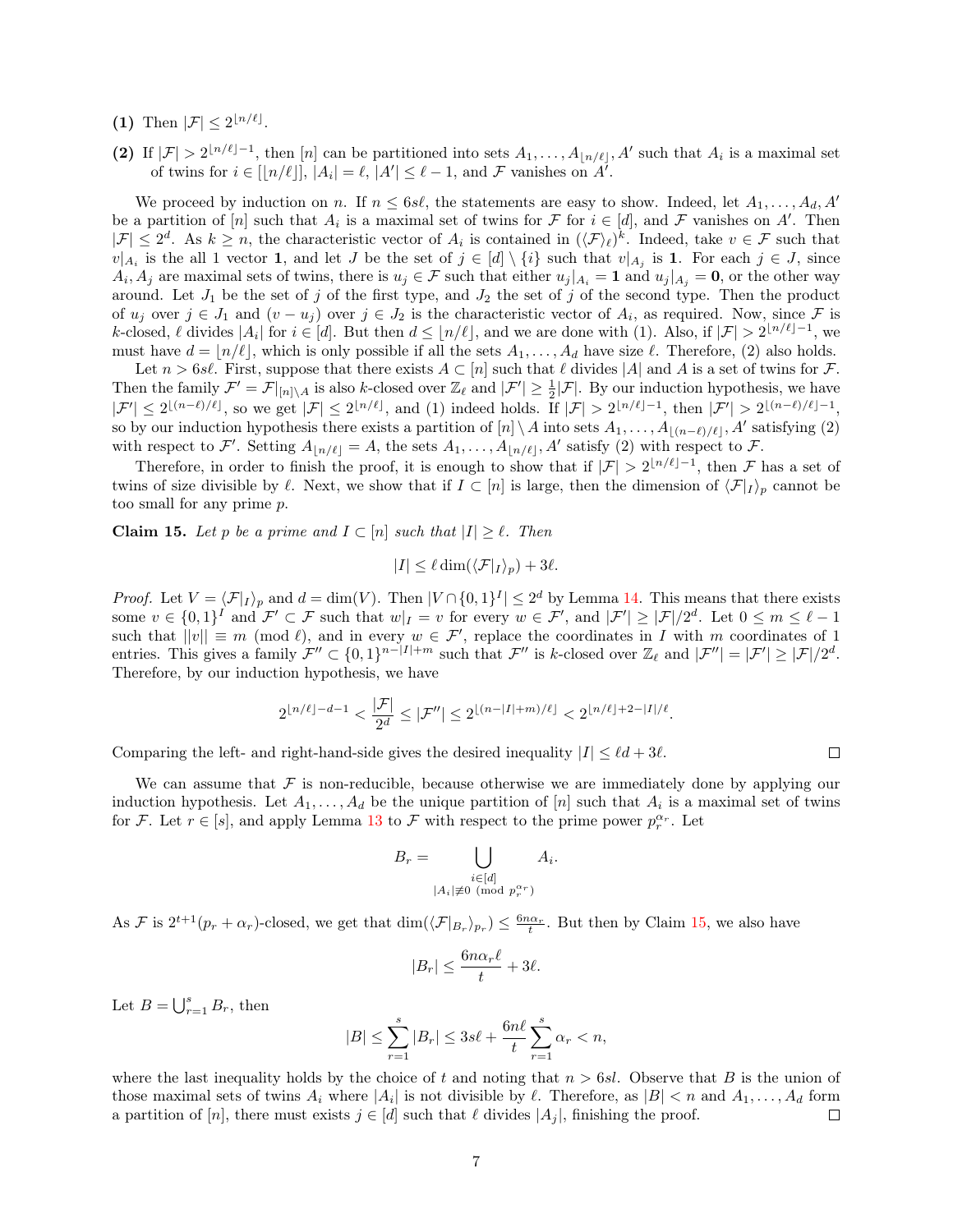Let us remark that in case  $\ell$  is a prime power, we can prove something slightly stronger following the same proof. This might be of independent interest.

<span id="page-7-0"></span>**Theorem 16.** Let p be a prime,  $\ell = p^{\alpha}$ , then there exists k such that the following holds. Let  $\mathcal{F} \subset \{0,1\}^n$ such that F is k-closed over  $\mathbb{Z}_{\ell}$ . Then  $\dim(\langle \mathcal{F} \rangle_p) \leq |n/\ell|.$ 

*Proof.* We show that  $k = 2^{t+1}(p + \alpha)$  suffices, where  $t = 6\alpha + 1$ . We will proceed by induction on n. In case  $n \leq \ell$ , the statement is trivial, so assume that  $n > \ell$ . Assume that F is maximal k-closed over  $\mathbb{Z}_{\ell}$ . Let  $V = \langle \mathcal{F} \rangle_p.$ 

Suppose that there exists a set  $A \subset [n]$  of twins of size  $\ell$  for F. If  $v \in \{0,1\}^n$  is the characteristic vector of A, then  $v \in \mathcal{F}$ , otherwise  $\{v\} \cup \mathcal{F}$  contradicts the maximality of  $\mathcal{F}$ . Let  $\mathcal{F}' = \mathcal{F}|_{[n] \setminus A}$  and  $V' = \langle \mathcal{F}' \rangle_p$ , then  $\dim(V') = \dim(V) - 1$  (as v is an element of V) and F' is also k-closed. Therefore, by our induction hypothesis,  $\dim(V') \leq |(n-\ell)/\ell|$ , so  $\dim(V) \leq |n/\ell|$ .

In the rest of the proof, we show that if  $\dim(V) \geq |n/\ell|$ , then there exists a set  $A \subset [n]$  of twins of size  $\ell$  for F. We can assume that F is non-reducible, otherwise apply our induction hypothesis. Let  $A_1, \ldots, A_d$ be the unique partition of  $[n]$  such that  $A_i$  is a maximal set of twins for F. Apply Lemma [13](#page-5-1) to F with respect to the prime power  $p^{\alpha}$ . Let

$$
B = \bigcup_{\substack{i \in [d] \\ |A_i| \not\equiv 0 \pmod{p^{\alpha}}}} A_i.
$$

As F is  $2^{t+1}(p+\alpha)$ -closed, we get that

$$
\dim(V|_B) \le \frac{6n\alpha}{t} < \dim(V).
$$

Therefore,  $B \neq [n]$ , and at least one of  $|A_1|, \ldots, |A_d|$  is divisible by  $p^{\alpha}$ . Hence,  $\mathcal F$  has a set of twins of size  $\ell = p^{\alpha}$ . This finishes the proof.  $\Box$ 

Finally, we note that if  $\ell$  is a prime, a similar proof shows that Theorem [16](#page-7-0) holds for every  $\mathcal{F} \subset \mathbb{F}_{\ell}^n$  (that is, the elements of  $\mathcal F$  need not be 0-1 vectors).

**Theorem 17.** Let p be a prime, then there exists k such that the following holds. Let  $\mathcal{F} \subset \mathbb{F}_p^n$  such that  $\mathcal{F}$ is k-closed. Then  $\dim(\langle \mathcal{F} \rangle_p) \leq \lfloor n/p \rfloor$ . In particular,  $|\mathcal{F}| \leq p^{\lfloor n/p \rfloor}$ , and this bound is the best possible.

## 4 Proof of the main result

In this section, we show how to deduce Theorem [1](#page-1-0) from Theorem [9.](#page-4-3) Let us start with the following variant of the well known Oddtown theorem [\[2\]](#page-10-0), see also [\[1\]](#page-10-2) for related results.

<span id="page-7-1"></span>**Lemma 18.** Let  $\ell, m, n$  be positive integers, and let  $A_1, \ldots, A_m, B_1, \ldots, B_m \subset [n]$  such that  $\ell \nmid |A_i \cap B_i|$  for  $i \in [m]$ , but  $\ell$  divides  $|A_i \cap B_j|$  for  $i \neq j$ . Then  $m \leq sn$ , where s is the number of distinct prime divisors of  $\ell$ .

*Proof.* Write  $\ell = p_1^{\alpha_1} \dots p_s^{\alpha_s}$ , where  $p_1, \dots, p_s$  are distinct primes. Let  $v_i$  and  $w_i$  be the characteristic vectors of  $A_i$  and  $B_i$  over Q, respectively. Let  $t = \lfloor m/s \rfloor$ , then there exists  $r \in [s]$  such that for at least t of the indices  $i \in [m]$ , we have that  $|A_i \cap B_i|$  is not divisible by  $p_r^{\alpha_r}$ . Without loss of generality let these t indices be 1,..., t. We show that  $v_1, \ldots, v_t$  are linearly independent (over Q), which then implies  $t \leq n$  and  $m \leq sn$ .

Suppose this is not the case, then there exist  $c_1, \ldots, c_t \in \mathbb{Z}$ , not all zero, such that  $\sum_{i=1}^t c_i v_i = 0$ . We can assume that at least one of  $c_1, \ldots, c_t$  is not divisible by  $p_r$ , otherwise we can replace  $c_i$  with  $c'_i = c_i/p_r$ for every  $i \in [t]$ . Let  $k \in [t]$  be an index such that  $p_r \nmid c_k$ . Consider the equality

$$
0 = \left\langle \sum_{i=1}^{t} c_i v_i, w_k \right\rangle = \sum_{i=1}^{t} c_i |A_i \cap B_k|.
$$

We have  $p_r^{\alpha_r} \mid c_i | A_i \cap B_k |$  if  $i \neq k$ , and  $p_r^{\alpha_r} \nmid c_k | A_k \cap B_k |$ , so  $p_r^{\alpha_r} \nmid \langle \sum_{i=1}^t c_i v_i, w_k \rangle$ , contradiction.

 $\Box$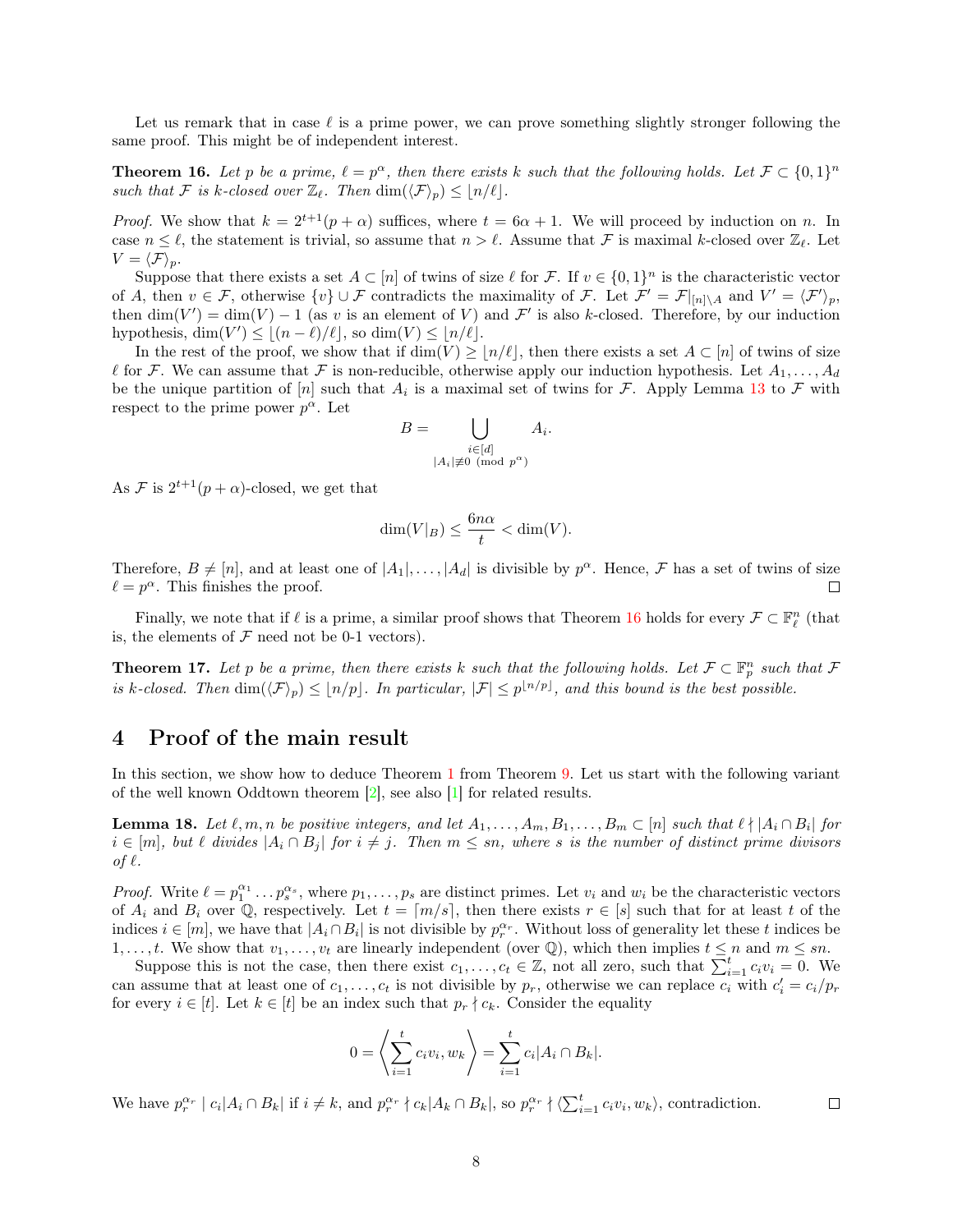Say that  $\mathcal{F} \subset 2^{[n]}$  is weakly k-closed over  $\mathbb{Z}_\ell$  if the intersection of any k distinct elements of  $\mathcal F$  is divisible by  $\ell$ . Also, say that  $\mathcal{F} \subset 2^{[n]}$  is k-closed over  $\mathbb{Z}_{\ell}$  if the family formed by the characteristic vectors of the elements of F is k-closed over  $\mathbb{Z}_\ell$ . So F is k-closed over  $\mathbb{Z}_\ell$  if and only if the intersection of any k not necessarily distinct elements of F is divisible by  $\ell$ . We need the following useful observation, which for  $\ell = 2$ appears in [\[18\]](#page-10-8).

<span id="page-8-0"></span>**Lemma 19.** Let  $\ell, k$  be positive integers, and let s be the number of distinct prime divisors of  $\ell$ . Let  $\mathcal{F} \subset 2^{[n]}$ such that F is weakly k-closed over  $\mathbb{Z}_{\ell}$ . Then there exists  $\mathcal{F}' \subset \mathcal{F}$  such that  $|\mathcal{F}'| \geq |\mathcal{F}| - sk^2n$ , and F is k-closed over  $\mathbb{Z}_{\ell}$ .

*Proof.* Repeat the following removal operation. Suppose that  $F$  is not k-closed, and let t be maximal such that some t distinct elements of F have an intersection not divisible by  $\ell$ . So  $t < k$  because F is weakly k-closed. Let H be the t-uniform hypergraph on F in which  $\{C_1, \ldots, C_t\}$  is an edge if  $|C_1 \cap \cdots \cap C_t|$  is not divisible by  $\ell$ . We claim that H contains no matching of size more than sn. Indeed, suppose otherwise, let  $\{C_{i,1},\ldots,C_{i,t}\}, i \in [m],$  be the edges of a matching of size  $m > sn$ . For  $i \in [m]$ , let  $A_i = C_{i,1}$  and  $B_i = C_{i,1} \cap \cdots \cap C_{i,t}$ . Then  $\ell \nmid |A_i \cap B_i|$ , but  $\ell$  divides  $|A_i \cap B_j|$  for every  $i \neq j$  by the maximality of t. Therefore, by Lemma [18](#page-7-1) we get  $m \leq sn$ , contradiction.

Consider a maximal matching of  $H$ , and remove every element of  $\mathcal F$  that appears in this matching. Then  $\mathcal F$  no longer contains t distinct sets, whose intersection is not divisible by  $\ell$ . Repeating this procedure at most  $k-1$  times, we get a family  $\mathcal{F}' \subset \mathcal{F}$  such that  $\mathcal{F}'$  is k-closed over  $\mathbb{Z}_{\ell}$ , and  $|\mathcal{F}'| \geq |\mathcal{F}| - sk^2n$ .  $\Box$ 

Lemma [19](#page-8-0) combined with Theorem [9](#page-4-3) immediately implies that if  $\mathcal{F} \subset 2^{[n]}$  is weakly k-closed over  $\mathbb{Z}_{\ell}$ , then  $|\mathcal{F}| \leq 2^{\lfloor n/\ell \rfloor} + sk^2n$ . In order to improve the term  $sk^2n$  to a constant, we use the second part of Theorem [9.](#page-4-3)

*Proof of Theorem [1.](#page-1-0)* Let  $d = \lfloor n/\ell \rfloor$ . Let  $\mathcal{F} \subset \{0,1\}^n$  such that  $\mathcal{F}$  is weakly k-closed over  $\mathbb{Z}_{\ell}$ . Then by Lemma [19,](#page-8-0) there exists  $\mathcal{F}' \subset \mathcal{F}$  such that  $|\mathcal{F}'| \geq |\mathcal{F}| - sk^2n$ , and  $\mathcal{F}$  is k-closed over  $\mathbb{Z}_{\ell}$ , where s is the number of distinct prime divisors of  $\ell$ . If  $|\mathcal{F}'| \leq 2^{d-1}$ , then

$$
|\mathcal{F}| \le 2^{d-1} + sk^2n < 2^d,
$$

where the last inequality holds if  $n$  is sufficiently large.

Suppose that  $|\mathcal{F}'| > 2^{d-1}$  and  $|\mathcal{F}| \geq 2^d$ , otherwise we are done. Then by Theorem [9,](#page-4-3) [n] can be partitioned into sets  $A_1, \ldots, A_d, A'$  such that  $A_i$  is a maximal set of twins for  $\mathcal{F}'$  for  $i \in [d]$ ,  $|A_i| = \ell, |A'| \leq \ell - 1$ , and  $\mathcal{F}'$  vanishes on A'. Let  $S \subset \{0,1\}^n$  be the atomic family containing all possible  $2^d$  sets C such that  $C \cap A_i \in \{\emptyset, A_i\}$  for every  $i \in [d]$ . Then  $\mathcal{F}' \subset S$  and  $|S \setminus \mathcal{F}'| \leq sk^2n$ . Also, if n is sufficiently large, for every  $i \in [d]$  we can find  $k-1$  distinct sets  $B_{i,1}, \ldots, B_{i,k-1} \in \mathcal{F}'$  such that  $A_i = \bigcap_{j=1}^{k-1} B_{i,j}$ . Indeed,  $\mathcal{F}'$  contains a set of the form  $A_i \cup A_a \cup A_b$  for some  $a, b$ , as the number of such sets in S is at least  $\binom{d-1}{2}$  >  $sk^2n$ , let this set be  $B_{i,1}$ . Also  $\mathcal{F}'$  contains  $k-2$  sets that contain  $A_i$  but do not contain  $A_a$  and  $A_b$  as the number of such sets in S is  $2^{d-3} > sk^2n + k$ . Let these  $k-2$  sets be  $B_{i,2}, \ldots, B_{i,k-1}$ . Then  $A_i = \bigcap_{j=1}^{k-1} B_{i,j}$ .

Let  $F \in \mathcal{F} \backslash S$ . For every  $i \in [d]$ , we have  $A_i \subset F$  or  $A_i \cap F = \emptyset$ , as the size of  $A_i \cap F = B_{i,1} \cap \cdots \cap B_{i,k-1} \cap F$ must be divisible by  $\ell$ . Now, as  $F \notin S$ , we must have  $F \cap A' \neq \emptyset$ . But for any  $H \subset A'$ , where  $H \neq \emptyset$ , there are at most  $k-1$  elements  $F \in \mathcal{F} \setminus S$  such that  $F \cap A' = H$ , because otherwise we would have k distinct  $F_1, \ldots, F_k \in \mathcal{F}$  with  $|F_1 \cap \cdots \cap F_k| \equiv |H| \not\equiv 0 \pmod{l}$ , a contradiction. So we see that  $|\mathcal{F} \backslash S| \leq k2^{|A'|} \leq k2^{\ell-1}$ , and if  $\ell \mid n$  then  $\mathcal{F} \subset S$ . This finishes the proof.  $\Box$ 

#### 5 Stability

In this section, we prove Theorem [2.](#page-1-1) The proof follows easily from our earlier results.

*Proof of Theorem [2.](#page-1-1)* Write  $\ell = p_1^{\alpha_1} \dots p_s^{\alpha_s}$ , where  $p_1, \dots, p_s$  are distinct primes. Let  $t = \lceil 6\epsilon^{-1} \sum_{r \in [s]} \alpha_i \rceil$ , then we show that  $k = 2^{t+1} \max_{r \in [s]} (p_r + \alpha_r)$  suffices.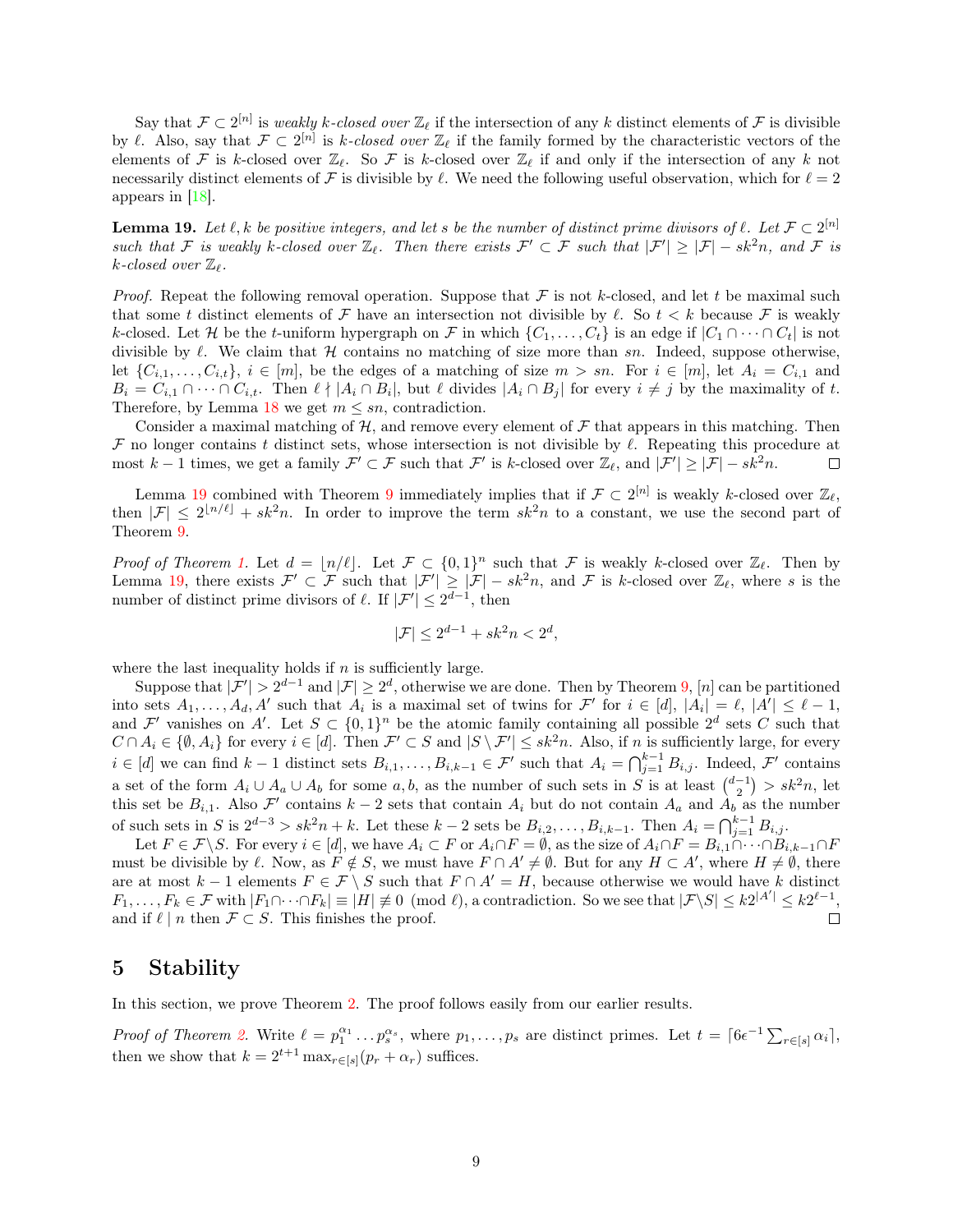Without loss of generality, F is non-reducible. Let  $A_1, \ldots, A_d$  be the unique partition of [n] into maximal sets of twins for F. For  $r \in [s]$ , let

$$
B_r = \bigcup_{\substack{i \in [d] \\ |A_i| \neq 0 \pmod{p_r^{\alpha_r}}}} A_i.
$$

Then by Lemma [13,](#page-5-1) we have  $\dim(\langle \mathcal{F}|_{B_r} \rangle_{p_r}) \leq \frac{6n\alpha_r}{t}$ . This implies, using Lemma [14,](#page-5-0) that

$$
|\mathcal{F}|_{B_r}| \le 2^{6n\alpha_r/t}.
$$

Let  $B = \bigcup_{r \in [s]} B_r$ . Then B is the union of those sets  $A_i$ , whose size is not divisible by  $\ell$ . Also, we have

$$
|\mathcal{F}|_B| \le \prod_{r \in [s]} |\mathcal{F}|_{B_r}| \le 2^{6n(\alpha_1 + \dots + \alpha_s)/t} \le 2^{\epsilon n}.
$$

Set  $X = [n] \setminus B$ , then  $|\mathcal{F}|_X | \geq 2^{-\epsilon n} |\mathcal{F}|$ . But X is the union of sets of twins of size divisible by  $\ell$ , so we can partition X into sets of twins of size exactly  $\ell$ . Note that  $\mathcal{F}|_X$  is a subfamily of some isomorphic copy of  $S(|X|, \ell)$ , finishing the proof.  $\Box$ 

#### 6 Concluding remarks

For many problems in extremal set theory, it is natural to consider their *multipartite* (i.e. *cross*) variant. For example, Frankl and Kupavskii [\[7\]](#page-10-18) proved a tight bound on  $|\mathcal{F}_1|+\cdots+|\mathcal{F}_k|$  for k set-families  $\mathcal{F}_1,\ldots,\mathcal{F}_k$ with no choice of disjoint  $F_1, \ldots, F_k, F_i \in \mathcal{F}_i$ . In a similar vein, Bucić, Letzter, Sudakov and Tran [\[5\]](#page-10-19) proved a tight result for the multipartite version of the Erdős–Kleitman conjecture. We refer the reader to the book [\[10\]](#page-10-20) for additional examples.

One might wonder what can be said about the cross-version of Theorem [1.](#page-1-0) That is, let  $\mathcal{F}_1, \ldots, \mathcal{F}_k \subset 2^{[n]}$ such that  $|F_1 \cap \cdots \cap F_k|$  is divisible by  $\ell$  for every  $F_1 \in \mathcal{F}_1, \ldots, F_k \in \mathcal{F}_k$ . What is the maximum of  $|\mathcal{F}_1| \ldots |\mathcal{F}_k|$ ? It follows from Theorem [9](#page-4-3) that if  $\mathcal{F}_1 = \cdots = \mathcal{F}_k$ , then this maximum is  $2^{k\lfloor n/\ell \rfloor}$ , given k is sufficiently large with respect to  $\ell$ . However, if the families  $\mathcal{F}_1, \ldots, \mathcal{F}_k$  are not necessarily equal, the answer is very different. Indeed, let  $A_1, \ldots, A_k$  be an arbitrary partition of  $[n]$ , and let  $\mathcal{F}_i = 2^{[n] \setminus A_i}$  for  $i \in [k]$ . Then  $F_1 \cap \cdots \cap F_k = \emptyset$ for every  $F_i \in \mathcal{F}_i$ ,  $i \in [k]$ , and  $|\mathcal{F}_1| \dots |\mathcal{F}_k| = 2^{(k-1)n}$ . We can also show that  $2^{(k-1)n}$  is the maximum, which somewhat surprisingly does not depend on  $\ell$ .

**Theorem 20.** Let  $\ell, k \geq 2$ , and let  $\mathcal{F}_1, \ldots, \mathcal{F}_k \subset 2^{[n]}$  such that  $\ell$  divides  $|F_1 \cap \cdots \cap F_k|$  for every  $F_1 \in$  $\mathcal{F}_1, \ldots, F_k \in \mathcal{F}_k$ . Then  $|\mathcal{F}_1| \ldots |\mathcal{F}_k| \leq 2^{(k-1)n}$ .

*Proof.* Let p be any prime divisor of  $\ell$ , and let  $V_i = \langle \mathcal{F}_i \rangle_p$  for  $i \in [k]$  (where we identify the members of  $\mathcal{F}_i$ with their characteristic vectors). Note that for every  $v \in V_1 \cdot ... \cdot V_k$ , we have  $||v|| = 0$ . Our goal is to show the inequality

$$
\sum_{i=1}^{k} \dim(V_i) \le (k-1)n,
$$

which then immediately implies the desired bound  $|\mathcal{F}_1| \dots |\mathcal{F}_k| \leq 2^{(k-1)n}$  noting that  $|\mathcal{F}_i| \leq 2^{\dim(V_i)}$ .

Let  $V = V_1 \cap \cdots \cap V_{k-1}$ , then  $\dim(V) \geq \sum_{i=1}^{k-1} \dim(V_i) - (k-2)n$ . Also,  $V^{k-1}$  and  $V_k$  are orthogonal spaces, so  $\dim(V^{k-1}) + \dim(V_k) \leq n$ . Therefore, in order to finish the proof, it is enough to show that  $\dim(V^{k-1}) \geq \dim(V)$ , as then

$$
\sum_{i=1}^{k} \dim(V_i) \le \dim(V) + (k-2)n + \dim(V_k) \le \dim(V^{k-1}) + \dim(V_k) + (k-2)n \le (k-1)n.
$$

Let  $d = \dim(V)$ , then there exist  $1 \leq i_1 < \cdots < i_d \leq n$  and a basis  $v_1, \ldots, v_d \in V$  such that  $v_r(i_r) = 1$  and  $v_r(i_j) = 0$  for  $r \in [d], j \in [d] \setminus \{r\}$ . But then  $v_r^{k-1} \in V^{k-1}$ , and  $v_r^{k-1}(i_j) = v_r(i_j)$  for  $j \in [d]$ . Therefore, the vectors  $v_1^{k-1}, \ldots, v_d^{k-1}$  are linearly independent in  $V^{k-1}$ , hence  $\dim(V^{k-1}) \ge d$ .

Acknowledgements. All authors were supported by the SNSF grant 200021\_196965. István Tomon also acknowledges the support of Russian Government in the framework of MegaGrant no 075-15-2019-1926, and the support of MIPT Moscow.